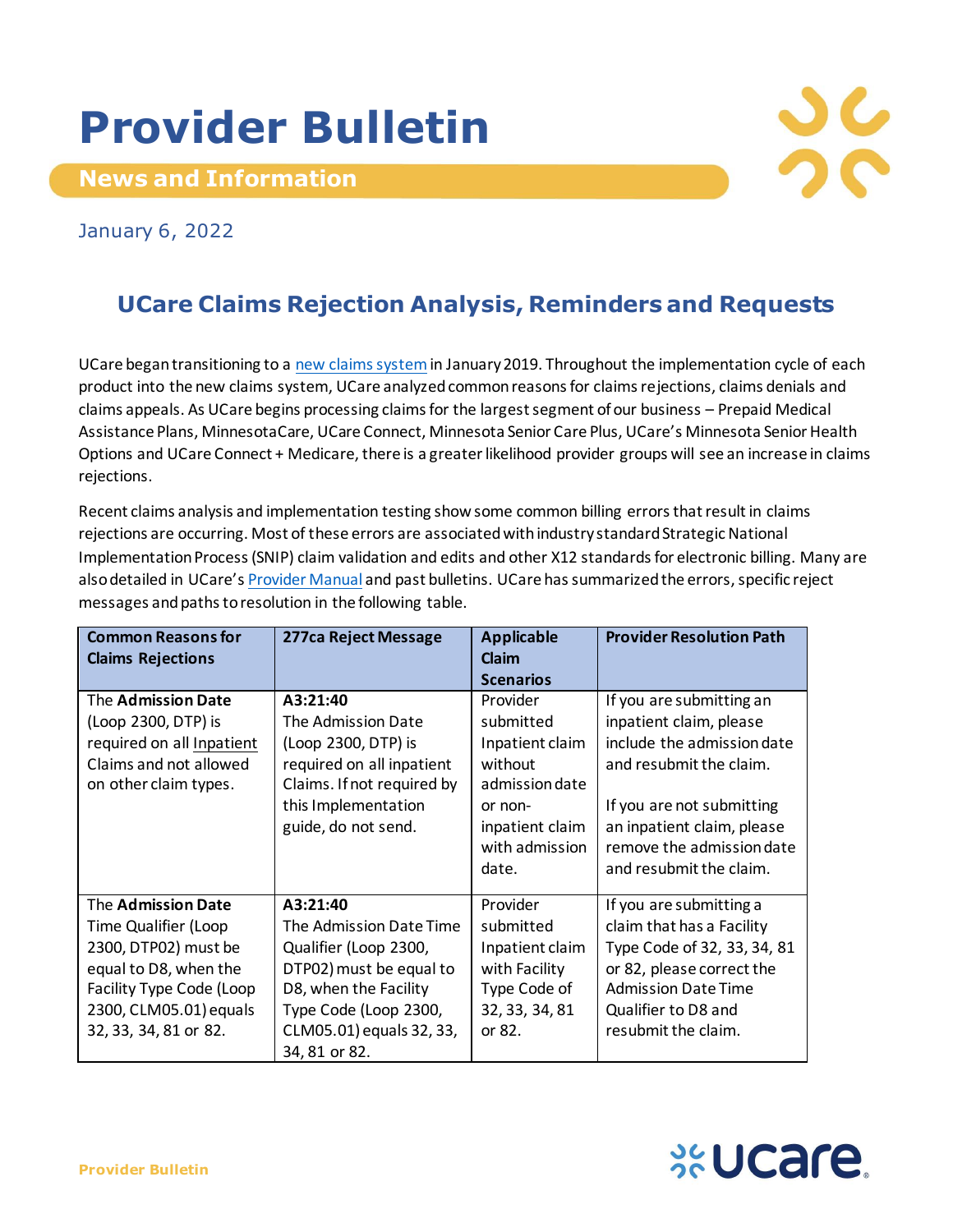| <b>Common Reasons for</b>                                                                                                                                                                                                                                                                                                                                   | 277ca Reject Message                                                                                                                                                                                                                                                                                                                                                                | <b>Applicable</b>                                                                                                                                                                                                   | <b>Provider Resolution Path</b>                                                                                                                                                                                                                                                                                                                 |
|-------------------------------------------------------------------------------------------------------------------------------------------------------------------------------------------------------------------------------------------------------------------------------------------------------------------------------------------------------------|-------------------------------------------------------------------------------------------------------------------------------------------------------------------------------------------------------------------------------------------------------------------------------------------------------------------------------------------------------------------------------------|---------------------------------------------------------------------------------------------------------------------------------------------------------------------------------------------------------------------|-------------------------------------------------------------------------------------------------------------------------------------------------------------------------------------------------------------------------------------------------------------------------------------------------------------------------------------------------|
| <b>Claims Rejections</b>                                                                                                                                                                                                                                                                                                                                    |                                                                                                                                                                                                                                                                                                                                                                                     | <b>Claim</b>                                                                                                                                                                                                        |                                                                                                                                                                                                                                                                                                                                                 |
|                                                                                                                                                                                                                                                                                                                                                             |                                                                                                                                                                                                                                                                                                                                                                                     | <b>Scenarios</b>                                                                                                                                                                                                    |                                                                                                                                                                                                                                                                                                                                                 |
| The Admitting Diagnosis<br>(Loop 2300, HI) is only<br>required on Inpatient<br>claims.                                                                                                                                                                                                                                                                      | A3:21:40<br>The Admitting Diagnosis<br>(Loop 2300, HI) is only<br>required on Inpatient<br>claims.                                                                                                                                                                                                                                                                                  | Provider<br>submitted<br>Inpatient claim<br>without the<br>admitting<br>diagnosis or an<br>outpatient<br>claim with an<br>admitting<br>diagnosis.                                                                   | If you are submitting any<br>claim type other than<br>inpatient, please remove<br>the admitting diagnosis and<br>resubmit the claim.                                                                                                                                                                                                            |
| The Rendering Provider                                                                                                                                                                                                                                                                                                                                      | A3:21:40                                                                                                                                                                                                                                                                                                                                                                            | Provider                                                                                                                                                                                                            | If you are submitting a                                                                                                                                                                                                                                                                                                                         |
| <b>Secondary Identification</b><br>(2420A REF) information<br>may not be used when<br>the Rendering Provider<br><b>Identification Code</b><br>(2420A NM109) is<br>present.<br>The Attending Provider<br><b>Secondary Identification</b><br>(2310A, REF) is not<br>allowed when the<br><b>Attending Provider NPI</b><br>Number (2310A, NM109)<br>is present. | The Rendering Provider<br>Secondary Identification<br>(2420A REF) information<br>may not be used when<br>the Rendering Provider<br><b>Identification Code</b><br>(2420A NM109) is<br>present.<br>A3:21:40<br>The Attending Provider<br>Secondary Identification<br>(2310A, REF) is not<br>allowed when the<br><b>Attending Provider NPI</b><br>Number (2310A, NM109)<br>is present. | submitted<br>claim with a<br>rendering NPI<br>and a<br>rendering<br>provider<br>secondary<br>identifier.<br>Provider<br>submitted<br>claim with an<br>attending NPI<br>and an<br>attending<br>provider<br>secondary | claim with a NPI in the<br><b>Render Provider</b><br><b>Identification Code</b><br>segment, please remove<br>the secondary rendering<br>provider identifier and<br>resubmit the claim.<br>If you are submitting an<br>attending provider NPI,<br>please remove the<br>attending provider<br>secondary identification<br>and resubmit the claim. |
|                                                                                                                                                                                                                                                                                                                                                             |                                                                                                                                                                                                                                                                                                                                                                                     | identifier.                                                                                                                                                                                                         |                                                                                                                                                                                                                                                                                                                                                 |
| The Billing Provider<br><b>Secondary Identification</b><br>(2010BB, REF) is only<br>required when the<br>NM109 in Loop 2010AA<br>is not used and an<br>identification number<br>other than the NPI is<br>necessary for the<br>receiver to identify the<br>provider; otherwise, do<br>not send.                                                              | A3:21:40<br>The Billing Provider<br>Secondary Identification<br>(2010BB, REF) is only<br>required when the<br>NM109 in Loop 2010AA is<br>not used and an<br>identification number<br>other than the NPI is<br>necessary for the receiver<br>to identify the provider,<br>otherwise, do not send.                                                                                    | Provider<br>submitted<br>claims with<br>billing NPI and<br>a billing<br>provider<br>secondary<br>identifier.                                                                                                        | If you are submitting a<br>claim with a billing NPI,<br>please remove the<br>secondary identifier and<br>resubmit the claim.                                                                                                                                                                                                                    |

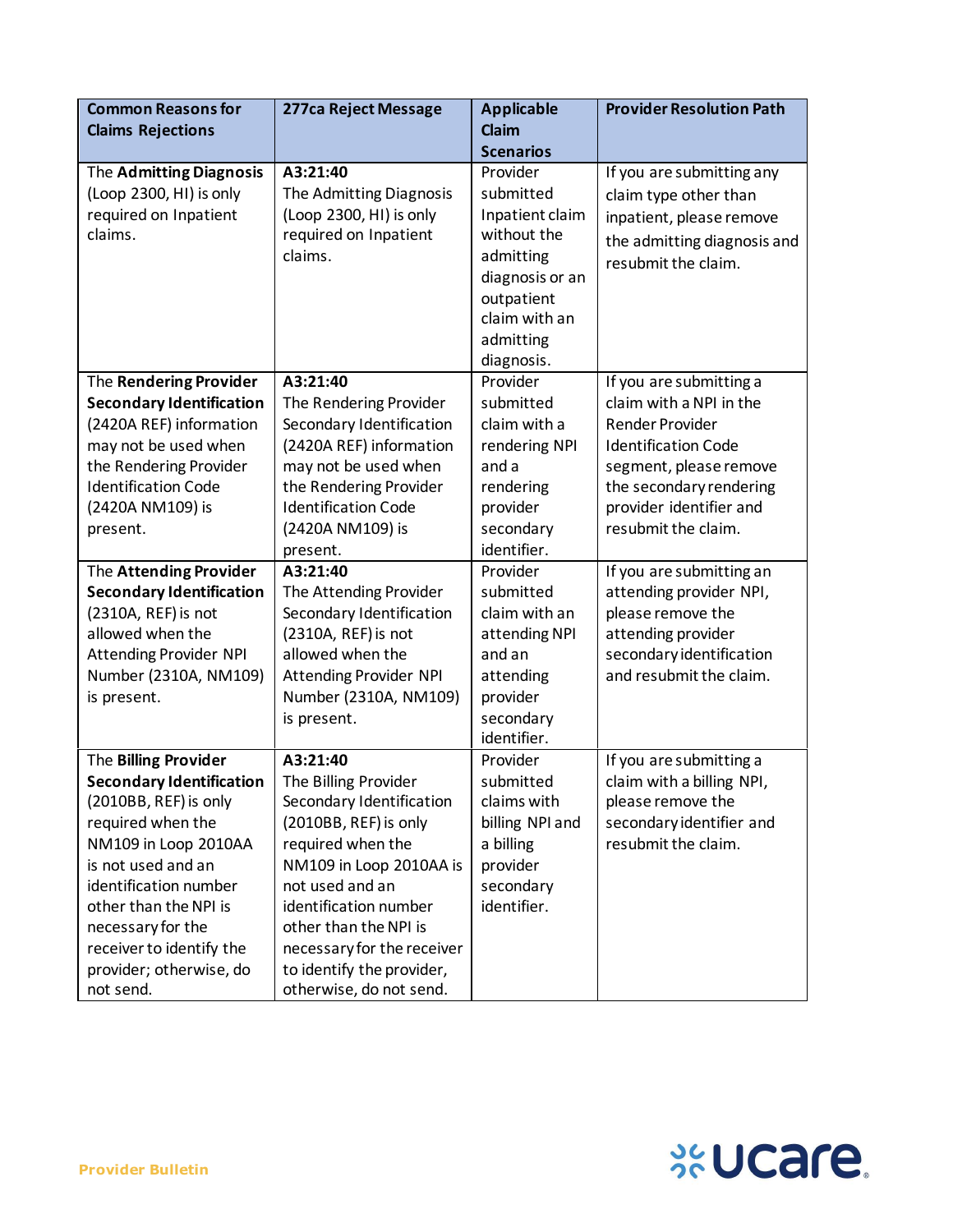| <b>Common Reasons for</b>                             | 277ca Reject Message                        | <b>Applicable</b>             | <b>Provider Resolution Path</b>                   |
|-------------------------------------------------------|---------------------------------------------|-------------------------------|---------------------------------------------------|
| <b>Claims Rejections</b>                              |                                             | Claim                         |                                                   |
|                                                       | A3:21:40                                    | <b>Scenarios</b><br>Provider  |                                                   |
| The Referring Provider<br><b>Identification Code</b>  | The Referring Provider                      | submitted                     | If you are submitting a<br>claim with a referring |
| (2420F NM109) cannot                                  | <b>Identification Code</b>                  | claims with the               | provider identification                           |
| be the same as the                                    | (2420F NM109) cannot                        | same referring                | code in 2310A NM109,                              |
| <b>Referring Provider</b>                             | be the same as the                          | provider                      | please remove the code                            |
| <b>Identification Code</b>                            | <b>Referring Provider</b>                   | identification                | from 2420F NM109 and                              |
| (2310A NM109).                                        | <b>Identification Code</b>                  | code in 2420F                 | resubmit the claim.                               |
|                                                       | (2310A NM109).                              | NM109 and                     |                                                   |
|                                                       |                                             | 2310A NM109.                  |                                                   |
| The Service level                                     | A3:21:40                                    | Provider                      | If you are submitting                             |
| <b>Rendering Provider</b>                             | The Service level                           | submitted                     | rendering provider data                           |
| (2420A NM1) is only                                   | <b>Rendering Provider</b>                   | claims with                   | that is the same as the                           |
| required when it is                                   | (2420A NM1) is only                         | rendering                     | billing provider, please                          |
| different from the Billing                            | required when it is                         | provider that is              | remove the rendering                              |
| Provider (2010AA NM1).                                | different from the Billing                  | the same as                   | provider and resubmit the                         |
|                                                       | Provider (2010AA NM1).                      | the billing                   | claim.                                            |
|                                                       |                                             | provider.                     |                                                   |
| The Service Facility                                  | A3:21:40                                    | Provider                      | If you are submitting                             |
| Location (2420C NM1)                                  | The Service Facility                        | submitted                     | service facility data at the                      |
| information is only                                   | Location (2420C NM1)                        | service facility              | line level that is the same                       |
| required when the                                     | information is only                         | location                      | as the service facility data                      |
| location of the health                                | required when the<br>location of the health | information at                | at the claim level, please                        |
| care service is different<br>than that of the Service | care service is different                   | the line level<br>that is the | remove the data from the                          |
| <b>Facility Location Address</b>                      | than that of the Service                    | same as the                   | line level loop and<br>resubmit the claim.        |
| (2310C N3 and N4).                                    | <b>Facility Location Address</b>            | service facility              |                                                   |
|                                                       | (2310C N3 and N4). If not                   | location                      |                                                   |
|                                                       | required by this                            | information at                |                                                   |
|                                                       | implementation guide, do                    | the claim level.              |                                                   |
|                                                       | not send.                                   |                               |                                                   |
| Most common in January                                | A3:33:40                                    | Provider                      | For all Medicaid and Dual                         |
| for Implementation                                    | <b>Missing Subscription</b>                 | submitted                     | plans with a date of service                      |
| <b>Medicaid and Dual claims</b>                       |                                             | claims with                   | in 2021, please resubmit                          |
| with a Legacy UCare                                   |                                             | dates of                      | claims using Payer ID                             |
| Member ID and a date of                               |                                             | service in 2021               | 52629 with the member's                           |
| service (DOS) occurring                               |                                             | for Medicaid                  | 2021 Member ID.                                   |
| in 2021 submitted using                               |                                             | and Dual plans                |                                                   |
| Payer ID 55413.                                       |                                             | to Payer ID<br>55313.         |                                                   |
| <b>NOTE: Providers may</b>                            |                                             |                               |                                                   |
| also see denials if using                             |                                             |                               |                                                   |
| the new UCare member                                  |                                             |                               |                                                   |
| ID and DOS in 2021                                    |                                             |                               |                                                   |
| submitted to Payer ID                                 |                                             |                               |                                                   |
| 55413.                                                |                                             |                               |                                                   |

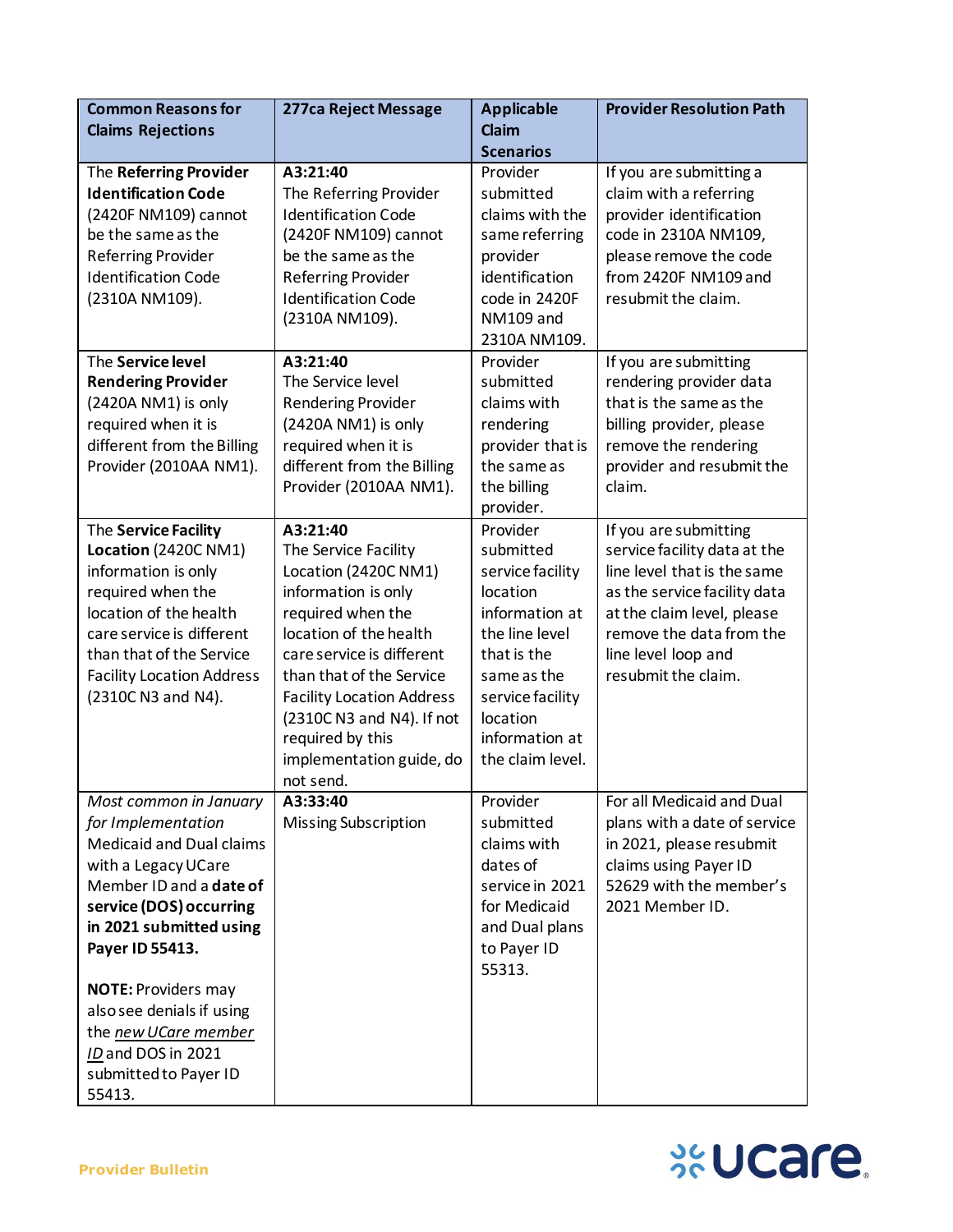| <b>Common Reasons for</b>                                                                                                                                                          | 277ca Reject Message                                                                                                                                               | <b>Applicable</b>                                                                                                       | <b>Provider Resolution Path</b>                                                                                                                                                                         |
|------------------------------------------------------------------------------------------------------------------------------------------------------------------------------------|--------------------------------------------------------------------------------------------------------------------------------------------------------------------|-------------------------------------------------------------------------------------------------------------------------|---------------------------------------------------------------------------------------------------------------------------------------------------------------------------------------------------------|
| <b>Claims Rejections</b>                                                                                                                                                           |                                                                                                                                                                    | Claim                                                                                                                   |                                                                                                                                                                                                         |
|                                                                                                                                                                                    |                                                                                                                                                                    | <b>Scenarios</b>                                                                                                        |                                                                                                                                                                                                         |
| Providers bill with UCare<br><b>Group Practice Numbers</b><br>(GPN) or Legacy ID<br>numbers for services<br>rendered on or after<br>January 1, 2022, to the<br>new UCare Payer ID. | A3:26:85<br><b>Missing Supplier</b>                                                                                                                                | Provider<br>submitted<br>claims to payer<br>ID with IDs<br>only used for<br>UCare's legacy<br>claim system.             | UCare's new claims<br>processing system will<br>recognize industry<br>standard code sets. Please<br>resubmit using your NPI or<br>UMPI as appropriate for<br>the service you are<br>providing.          |
| Paper claim submitted<br>by a Minnesota provider<br>whether contracted or<br>non-contracted.                                                                                       | N/A                                                                                                                                                                | Provider in<br>Minnesota<br>submitted a<br>paper claim<br>rather than an<br>electronic<br>claim.                        | Submit an electronic claim<br>through your current<br>clearinghouse of register at<br><b>MN E-Connect/Health EC</b><br>for a free, AUC-compliant<br>web-based claims data<br>entry tool.                |
| Provider submits a billing<br>or rendering NPI without<br>the appropriate<br>taxonomy code.                                                                                        | A6:145:85<br>The claim/encounter is<br>missing the information<br>specified in the status<br>details and has been<br>rejected: Entity's<br>specialty/taxonomy code | Provider<br>submitted<br>claim with<br>taxonomy code<br>that doesn't<br>apply to<br>services billed.                    | In December 2021, UCare<br>published a reminder<br>bulletin on taxonomy<br>requirements. Please be<br>sure to submit billing and<br>rendering taxonomy if<br>submitting a billing and<br>rendering NPI. |
| The Ambulance<br><b>Transport Information</b><br>(2300, CR1) is only<br>required on ambulance<br>claims.                                                                           | A3:21:40<br>The Ambulance Transport<br>Information (2300, CR1)<br>is only required on<br>ambulance claims.<br>Otherwise, do not send.                              | Provider<br>submitted<br>claims for non-<br>emergency<br>transportation<br>and included<br>information in<br>2300, CR1. | If you are submitting a<br>claim for non-emergency<br>transportation services,<br>please remove the<br>ambulance transport<br>information and resubmit<br>the claim.                                    |
| The Ambulance<br>Certification (2300, CRC)<br>is only required on<br>ambulance claims.                                                                                             | A3:21:40<br>The Ambulance<br>Certification (2300, CRC)<br>is only required on<br>ambulance claims.<br>Otherwise, do not send.                                      | Provider<br>submitted<br>claims for non-<br>emergency<br>transportation<br>and included<br>information in<br>2300, CRC. | If you are submitting a<br>claim for non-emergency<br>transportation services,<br>please remove the<br>ambulance certification<br>and resubmit the claim.                                               |